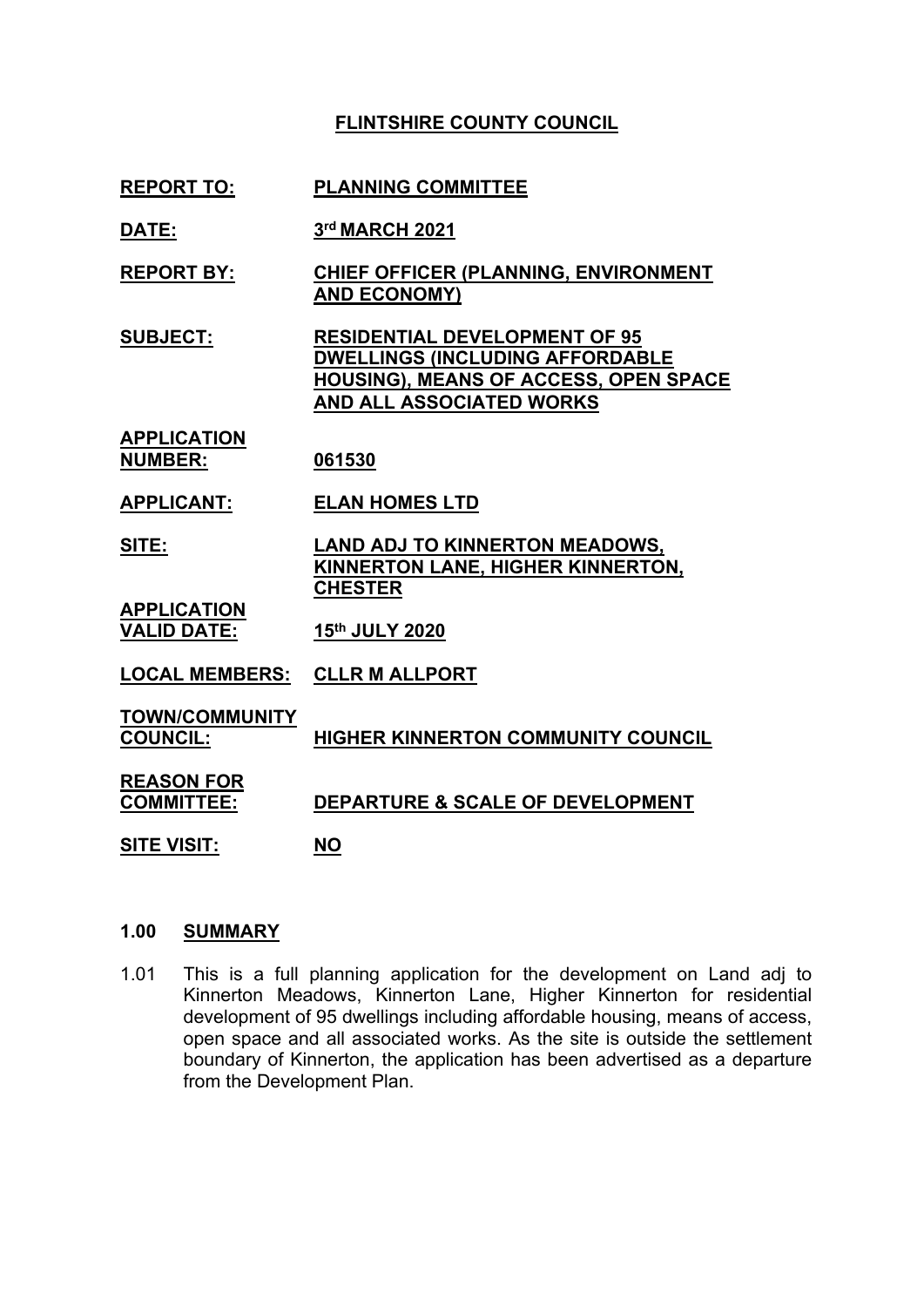## **2.00 RECOMMENDATION: TO REFUSE PLANNING PERMISSION FOR THE FOLLOWING REASONS:-**

- 2.01 1. It is considered that there is insufficient evidence to identify the need to bring forward this speculative site outside the settlement boundary of Kinnerton. In the absence of the evidence of need, and in light of the satisfactory levels of residential housing completions, commitments and allocations as set out in the planned housing trajectory in the Deposit LDP, and the Council does not attach considerable weight to the need to increase housing delivery. The proposal, therefore, conflicts with the principles set out in section 4.2 of PPW 10 as it would prejudice the plan-led system with respect to the most appropriate housing sites from being brought forward as set out in the Deposit LDP.
	- 2. It is considered that the current undeveloped field is of historical significance to the Grade II Listed Buildings of Kinnerton Lodge, Kinnerton Lodge Stables and Compton Hall as former parkland, and this piece of open space should be remain as a buffer between the listed assets and the village. Its loss will harm the Listed Buildings and their setting, along with the historical setting of the curtilage Listed Little Farm. The proposal is, therefore, contrary to planning policy HE1of the Flintshire UDP.
	- 3. The site is identified to fall partly within Llwydcoed Royal Park, a 14<sup>th</sup>century medieval park. Whilst the exact boundary of the park is unknown, it is considered that there is insufficient information submitted with the application to assess the potential impact upon this archaeological asset fully. Accordingly, the proposal conflicts with Policy HE7 of the Flintshire Unitary Development Plan

### **3.00 CONSULTATIONS**

### **3.01** Cllr Allport and Higher Kinnerton Community Council

A joint response from the Local Member and Community Council was received, which objects to the proposal on the following grounds:

- HKCC do not consider the proposed speculative development to be sustainable as the village has already absorbed exceptional development on the adjacent large speculative site and the development proposals would not deliver any positive economic, social or environmental outcomes. The proposed development conflicts with Policy Gen 1 (General Development Considerations) as the scale of the proposed development is overbearing, disproportionate to the size of the existing settlement of Higher Kinnerton and would be detrimental to the character of the village.
- Kinnerton Lodge, Stable Range at rear of Kinnerton Lodge, Crompton Hall and Little Farm are all buildings which would be blighted by the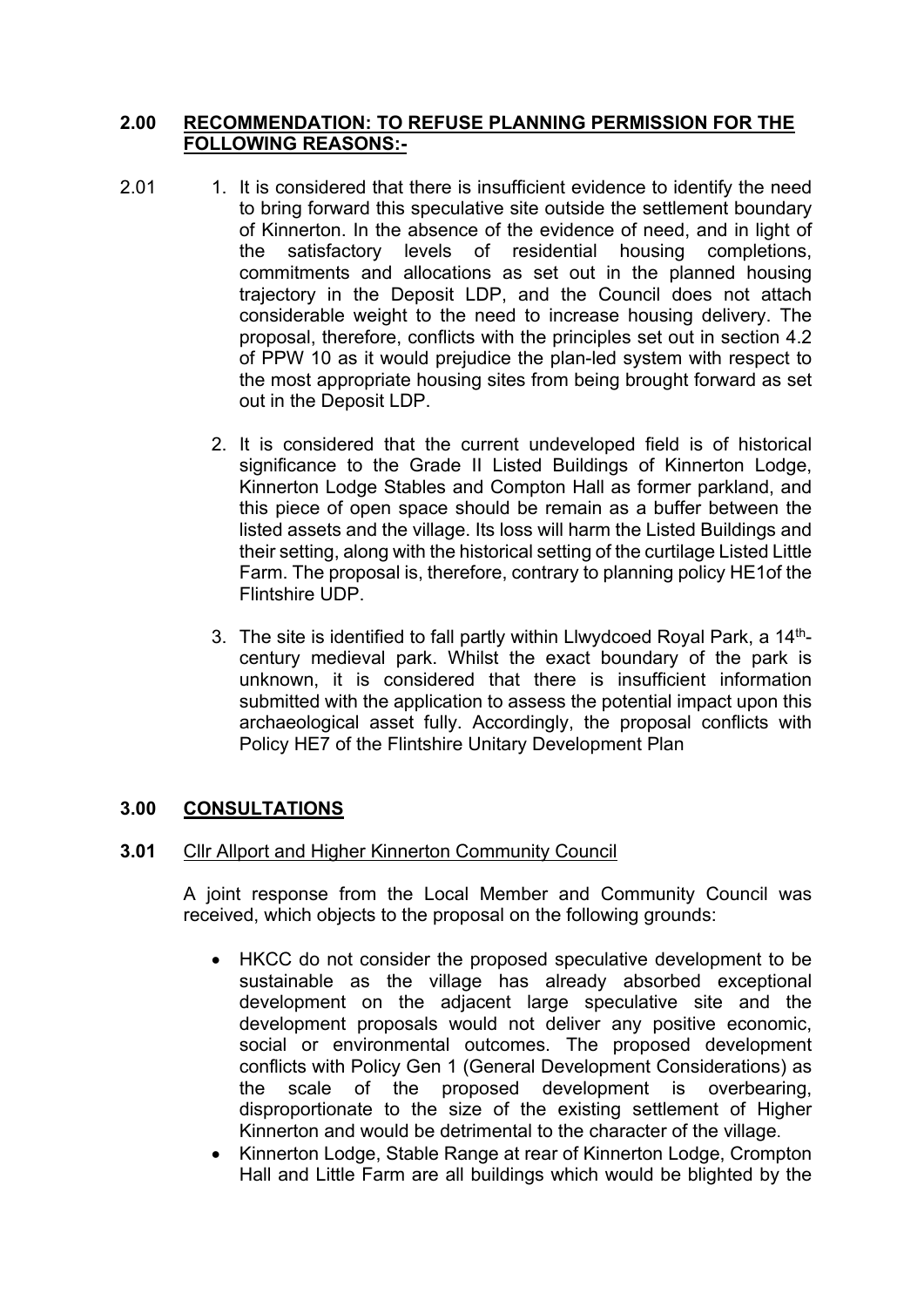proposed development. In terms of FCC's current planning policies, it is submitted that the proposed development conflicts with Policy HE2 (Development Affecting Listed Buildings and their Settings) as the proposed development would fail to preserve the settings of the aforementioned listed buildings.

- In terms of FCC's current planning policy, it is submitted that the proposed development conflicts with Policy Gen 1 (General Development Considerations) as the development would not have convenient access to public transport. HKCC consider that in determining the Planning Application, a recognition needs to be made that the assessment of local amenities is both inaccurate and misleading. Despite recent development there has been a decline in local service provision and the existing amenities and services to not have the capacity to accommodate the additional development.
- The proposed development conflicts with Policy Gen 1 (General Development Considerations) as the development would have a significant adverse impact on the safety and amenity of nearby residents and the community in general through increased hazards as detailed at the Highways section above. Furthermore, the development would fail to provide safe and convenient access for pedestrians, cyclists, persons with disabilities, and vehicles for the reasons identified at the Highways section above.
- Apart from 95 additional dwellings, the proposed development would not provide any additional long-term benefits as aspired to and detailed in the Higher Kinnerton Village Plan.
- There are comprehensive plans for drainage from this site, but there is no evidence of work being carried out to assess the effect downstream. Lower Kinnerton is already subject to periodic flooding and the additional flow from this site has not been properly considered
- 3.02 Highways Development Control

Recommends the inclusion of a S106 agreement to cover the provision of offsite Active Travel linkages and to provide funding of £80k to cover costs of future construction.

In respect of the above, the Highways Authority has no objection subject to the imposition of conditions.

3.03 **Rights of Way** 

Public Footpath 5 abuts the site but appears unaffected by the development. The path must be protected and free from interference from the construction

- 3.04 Community and Business Protection No adverse comments to make.
- 3.05 **Conservation**

It is considered that the current undeveloped field is of historical significance to Kinnerton Lodge, Kinnerton Lodge Stables and Compton Hall as former parkland, and this piece of open space should be used a buffer between the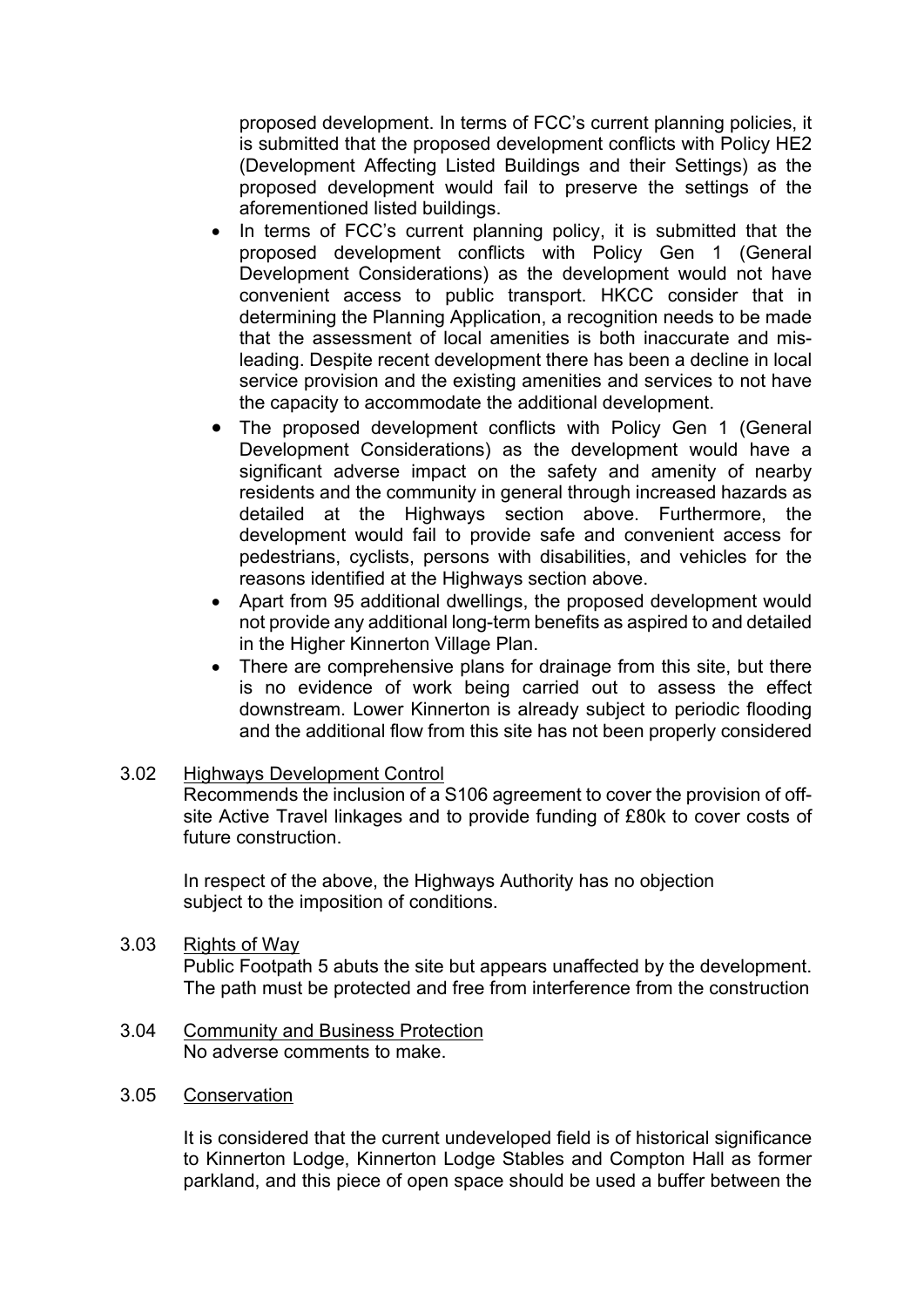listed assets and the village. The importance of separation between the two is recognised by Mr A Thickett BA (Hons) BTP MRTPI Dip RSA, the Planning Inspector appointed by the Welsh Ministers, on Appeal Ref: APP/A6835/A/16/3156854: Land south of Kinnerton Lane, Higher Kinnerton, Flintshire.

It is important that the green open space to the South of Kinnerton Lodge is retained as it is currently to offer a sense of separation from the rest of the village. It is considered that this will preserve the historical setting of Kinnerton Lodge, Kinnerton Lodge Stables and Compton Hall, which are all Grade II Listed buildings. It is also considered that this will also retain the historical setting of the Curtilage Listed Little Farm. On this basis it is suggested that this current application should be refused.

### 3.06 Housing Strategy

This planning application is for 95 dwellings of which 28 are being proposed for affordable housing equating to a 30% contribution. This is acceptable to housing strategy. Based on the levels of housing need, housing strategy would suggest the mix be revised to the following:

| <b>Dwelling</b><br>type | <b>Social</b><br><b>Rented</b> | <b>Intermediate</b><br><b>Rent</b> | <b>LCHO</b>    | <b>Total</b> |
|-------------------------|--------------------------------|------------------------------------|----------------|--------------|
| 1 bed flat              |                                |                                    |                |              |
| 2 bed flat              |                                |                                    |                |              |
| 2 bed                   | 4                              | 5                                  | $\overline{2}$ |              |
| house                   |                                |                                    |                |              |
| 2 bed                   | 3                              |                                    |                |              |
| bungalow                |                                |                                    |                |              |
| 3 bed                   | 1                              | 5                                  | 8              |              |
| house                   |                                |                                    |                |              |
| 4 bed                   | 1                              |                                    |                |              |
| house                   |                                |                                    |                |              |
| <b>Total</b>            | 9                              | 9                                  | 10             | 28           |

### 3.07 Welsh Government – Land Quality Advisory Service (LQAS)

The Department has validated the ALC report survey (Report Ref: 1738/1 by Land Research Associates, dated 13th October 2020). The Department can confirm that the survey has been conducted in accordance with the 'Revised Guidelines and Criteria for Assessing the Quality of Agricultural Land (MAFF 1988)' and therefore can be accepted by your Authority as an accurate reflection of the land quality on the site – ALC Subgrade 3b (non BMV land).

As it has been confirmed that the site in question is not BMV agricultural land, the Department for Environment, Energy & Rural Affairs therefore does not object to the proposal.

### 3.08 Clwyd-Powys Archaeological Trust

Advise that further information is required on the wholly sub-surface prehistoric potential of the plot and the potential sub‐surface survival of a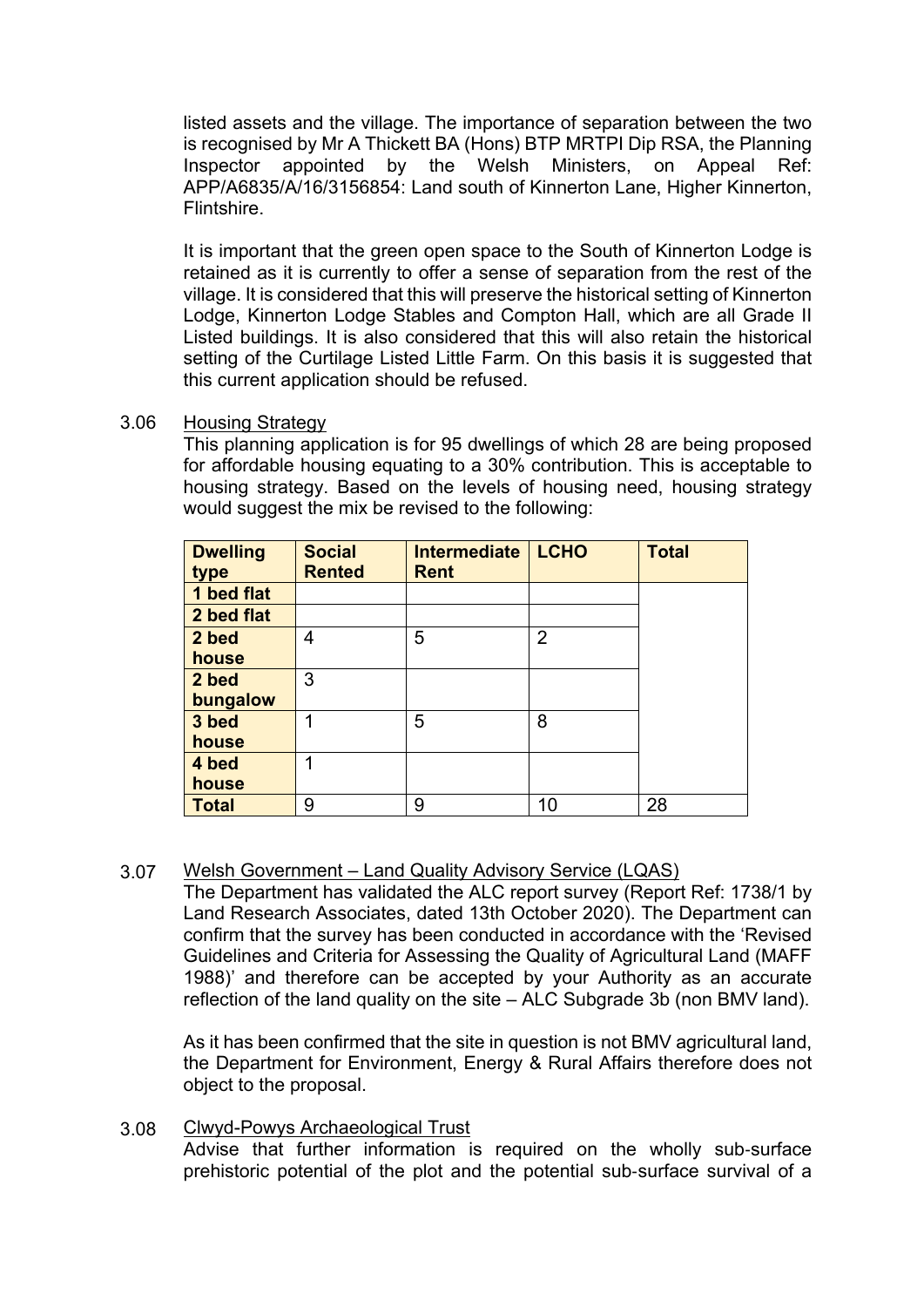medieval park boundary crossing the land. In the Nexus report conclusions (page 20) it is stated that the Council may consider that the application should be accompanied by information derived from field evaluation and we would agree with this advice.

The proposed development will disturb any sub‐surface remains surviving here, but from present knowledge it is impossible to estimate how damaging this might be, and thus to frame an appropriate archaeological response. The planning authority appears to have insufficient information about this archaeological resource, or the applicant's intended treatment of it, to make a balanced decision. As archaeology is a material consideration here we would advise that this application is not determined until this resource has been properly evaluated.

#### 3.09 Welsh Water/Dwr Cymru

If you are minded to grant Planning Consent for the above development, Dwr Cymru advise that a number of condition and advisory Notes are included within the consent to ensure no detriment to existing residents or the environment and to Dwr Cymru Welsh Water's assets.

### 3.10 Natural Resources Wales

We have no objection to the proposed development as submitted and provide the following advice.

This site is located in Zone A as defined by the Development Advice Map (DAM) referred to under TAN 15 Development and Flood Risk (July 2004), and it is not near a designated main river. Therefore it does not fall into our consultation checklist requirements, and we have no comments to make on flood risk grounds.

Natural Resources Wales considers that the controlled waters at this site are not of the highest environmental sensitivity, therefore, we will not be providing detailed site-specific advice or comments with regards to land contamination issues for this site.

#### 3.11 Airbus

Hawarden Aerodrome Safeguarding has assessed against the safeguarding criteria and revised amendments as required by DfT/ODPM Circular 1 / 2003: Safeguarding of Aerodromes and the Commission Regulation (EU) No 139/2014 and has identified that the proposed development has an impact on operations and safeguarding criteria, and the submission of a scheme of aerodrome safeguarding measures via condition is required for mitigation.

### 3.12 **Education**

In response to the consultation of this planning application, Education have confirmed that the proposed development would trigger the need for financial contributions at the nearest and most suitable primary and secondary schools, Ysgol Derwen and Castell Alun High School, respectively. The proposed development would generate the addition of 23 primary pupils and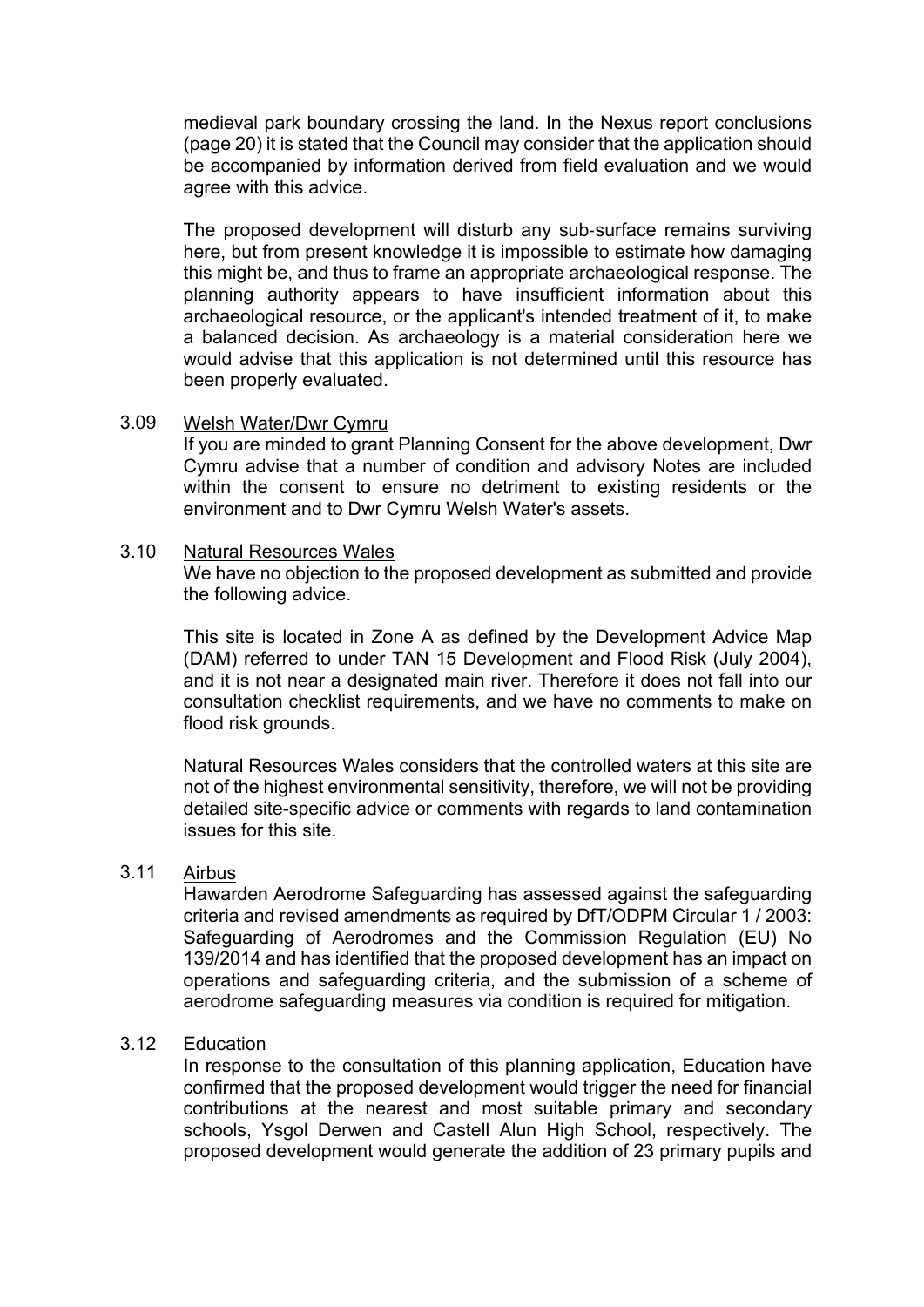17 secondary pupils. Therefore a primary contribution of £281,911 (23 x £12,257.00) and a secondary contribution of £313,973.00 (17 x 18,496.00).

### 3.13 Ramblers Cymru

While no public path is directly affected, a public path adjoins the development and is being laid out as a "spine path". We are concerned at a further large extension of the village into rural areas and would ask FCC to rigorously check that the proposal meets current policy requirements and provides appropriate, affordable housing to provide for local needs. We are however, concerned that the proposal makes inadequate provision for "Active travel" and does not guarantee the "Public Open Space" in perpetuity. There is only one path link provided to the adjacent public path. We would suggest further links from each of the other cul de sacs to cater for other "desire lines" to local services. There is also likely to be a "desire line on foot" from the south east corner housing cul de sac to near the "lake" and then on into village. We are also concerned about the arrangements for the "Open Space" in perpetuity. The "Management Plan variously describes this as "communal open space" and then as "Public Open space", but communally owned and managed by an agent company. We would ask that a covenant or similar legal agreement is required (or dedication as "Open Access land") to ensure that PUBLIC access on foot is guaranteed in perpetuity and that there are safeguards to prevent it ever being developed (or sold on) for any commercial or building purposes.

# **4.00 PUBLICITY**

4.01 Press Notice, Site Notice and Neighbour Notification

60no. responses received at the time of writing raising the following objection:

- Surface water problems, the area acts as a flood plain.
- Lack of school places
- Other sites nearby are being developed and left unsold for a period of time
- Overdevelopment
- Unsustainable location
- The Higher Kinnerton Village plan has this area marked as unfavourable
- The Flintshire LDP at Warren Hall already has a very large area marked for property development
- Impact on roads and road safety,
- Landscape and visual impact of developing the open countryside
- Negative effect on the village's character and appearance
- The proposal will lead to further development and encroachment
- Loss of productive agricultural land
- Impact on the sewage system, water supply and other Services
- Dependency on private car as a means of transport
- No facilities in the village to support such a large 95 house expansion, current services full to capacity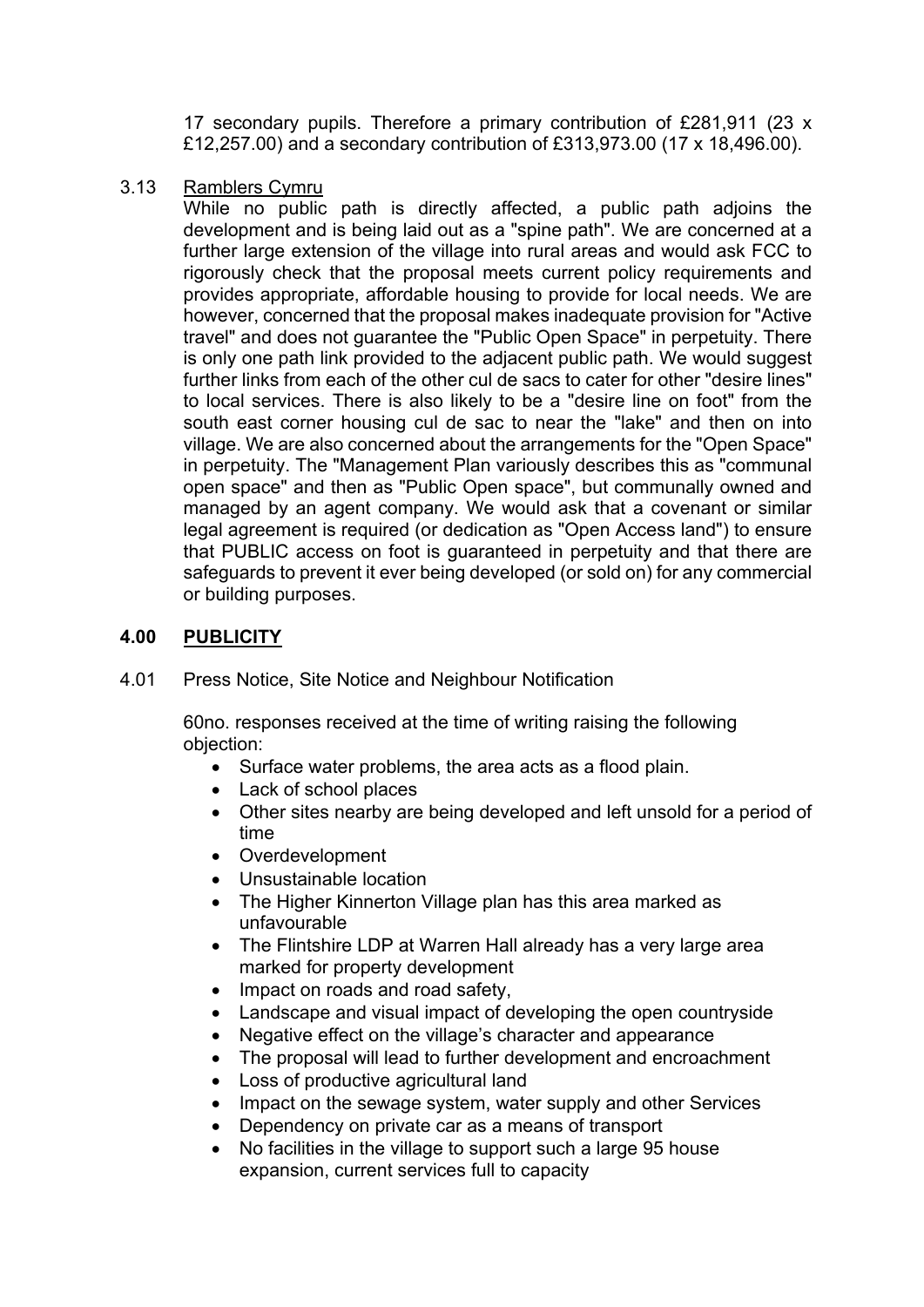- There is a shortage of one bedroom/retirement properties, not family homes
- Noise impacts from the development;
- Potential drainage impacts from surface water on nearby Properties
- The proposed development would be dominant and out of keeping with its surroundings and would therefore harm the character and appearance of the immediate and wider area of the open countryside
- Cause Loss of light and overbearing impact to the adjacent properties
- The development would have a significant displacement impact on this wildlife.
- Impact upon adjacent developments play facilities.
- Public transport improvements needed.
- The proposal fails to preserve the settings of Crompton Hall, Kinnerton Lodge and The Coach House and that any subsequent application for planning permission would need to be refused on the basis of irresolvable conflict with UDP Policy HE2 and PPW

# **5.00 SITE HISTORY**

5.01 No relevant planning history

# **6.00 PLANNING POLICIES**

6.01 Flintshire Unitary Development Plan STR1 New Development STR4 Housing STR7 Natural Environment GEN1 General Requirements for Development GEN3 Development in the Open Countryside D1 Design Quality, Location and Layout D2 Design D3 Landscaping TWH1 Development Affecting Trees and Woodlands TWH2 Protection of Hedgerows L1 Landscape Character HE2 Development affecting Listed Buildings and their Settings HE7 Other Sites of Lesser Archaeological Significance WB1 Species Protection AC13 Access and Traffic Impact AC18 Parking Provision and New Development HSG4 New Dwellings outside Settlement Boundaries HSG8 Density of Development HSG9 Housing Mix and Type HSG10 Affordable Housing Within Settlement Boundaries RE1 Protection of Agricultural Land SR5 Outdoor Playing Space and New Residential Development

> Flintshire Planning Guidance Notes SPGN No. 2 Space Around Dwellings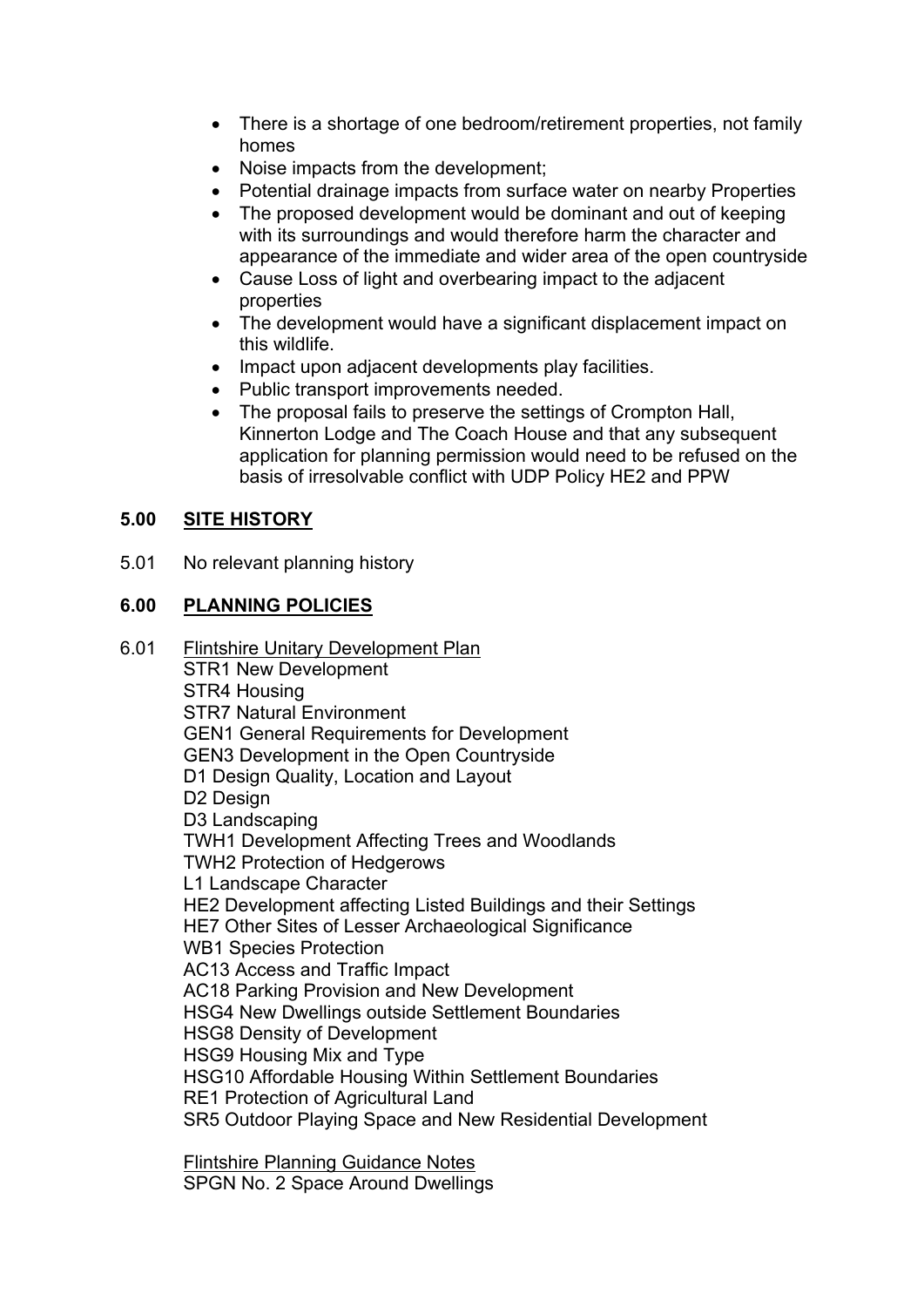SPGN No. 9 Affordable Housing SPGN No. 11 Parking Standards SPGN No. 23 Developer Contributions to Education PGN No. 13 Outdoor Space Requirements SPGN No 6. Listed Buildings

National Policy and Advice Notes Planning Policy Wales Edition 10 (December 2018) (PPW10) TAN2: Planning and affordable housing TAN6: Planning For Sustainable Rural Communities TAN24: The historic environment

## **7.00 PLANNING APPRAISAL**

### 7.01 Introduction

This is a full planning application for the development on Land adj to Kinnerton Meadows, Kinnerton Lane, Higher Kinnerton for residential development of 95 dwellings including affordable housing, means of access, open space and all associated works.

### 7.02 The site and surroundings

The site comprises a 6.11 hectare area of greenfield agricultural land which is located within the open countryside. The site is irregular in shape and rises towards the west. The site is grassland with a number of trees upon boundaries, and within the site. The site is bounded to the east by the Elan Homes "Kinnerton Meadows" development with the listed buildings of Crompton Hall Farm to the South and Kinnerton Lodge to the west. A small area of the site has been used as a compound for the adjacent development, with a number of temporary portacabins and building materials on site. There is currently a stockpile of topsoil on the site from the creation of the temporary compound. A mature hedgerow bounds the majority of the site with Footpath No 5. located to the east of the site, between the proposal and the village.

### 7.03 The Proposals

This is a full planning application for the erection of 95 No. dwellings; the proposed dwellings are predominantly two-storey in nature, although 4No, bungalows are also proposed. The dwellings are a mixture of detached, semi-detached and mews properties, comprising:

- 14No. 2-bed units (including 7no. bungalows);
- 30No. 3-bed units:
- 34No. 4-bed units: and
- 16No. 5-bed units

The proposed layout provides for a 30% provision of affordable housing.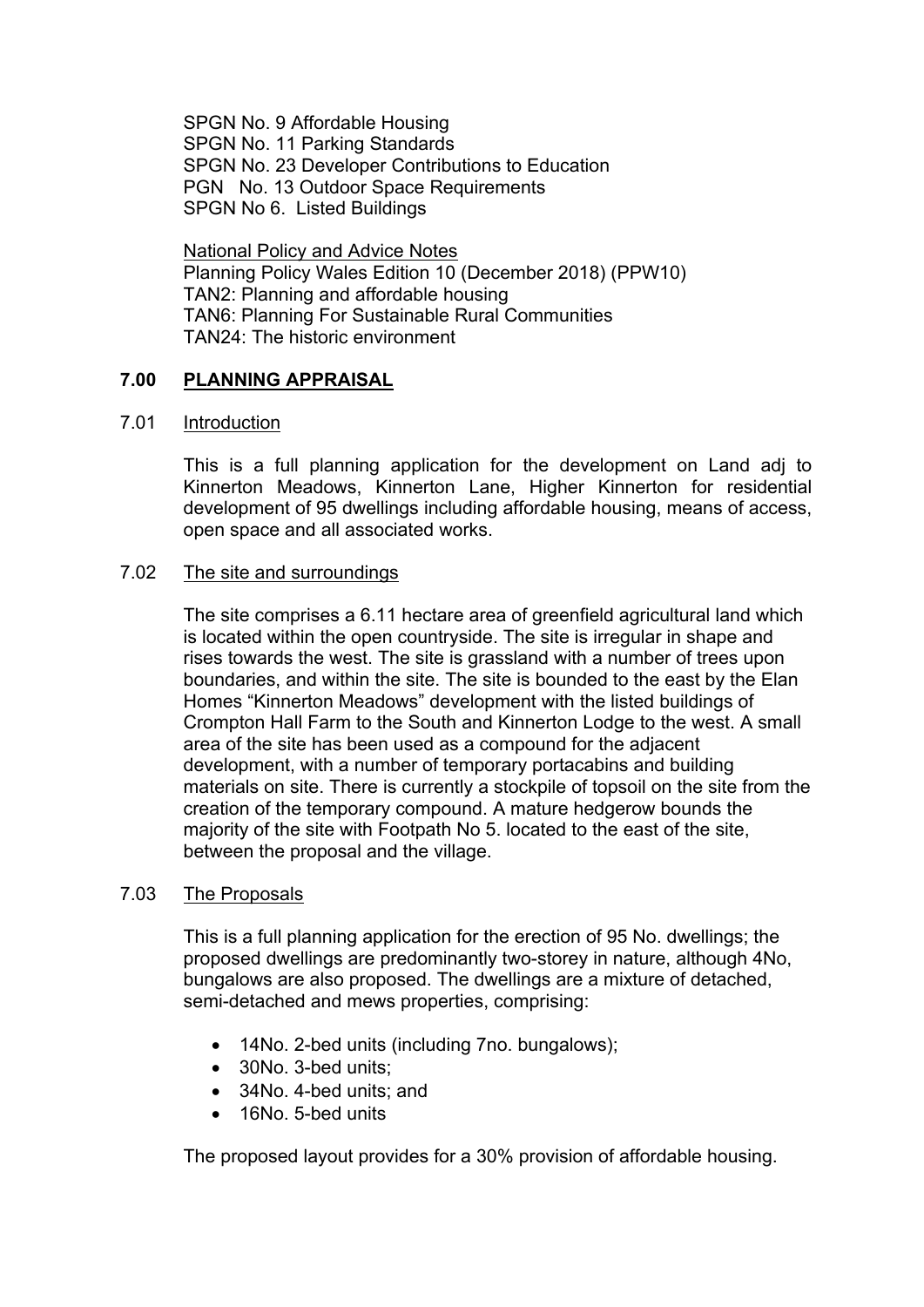7.05 The proposed development would be accessed from a new access point created onto Kinnerton Lane. A pedestrian footway network within the site is proposed to connect into the existing footpath to the east of the site, with this footpath being upgraded as part of the neighbouring development. This facilitates pedestrian access from the site to Park Avenue to the south Green public open spaces (POS) is proposed within the development and mature trees which exist will incorporated within the landscaping of the site.

### 7.06 Principle of Development

The site is located outside the settlement boundary of Higher Kinnerton in the adopted UDP, and therefore the proposed development is clearly contrary to the development plan. It is acknowledged that parts of the UDP are now outdated, particularly in respect of settlement boundaries, as reflected in a number of appeal decisions that were made prior to July 2018 when the Minister dis-applied para 6.2 of TAN1 and launched her call for evidence into the provision of housing via the planning system, which has now concluded with the deletion of TAN1 in its entirety as it was not fit for purpose, in recognition of the unsustainable impact of unplanned speculative development on communities. Since the full revocation of TAN1 two appeal decisions have been allowed, but these both had particular circumstances and benefits with the Rhos Rd (South), Penyffordd delivering an over 55's development and the Poor Clair Convent, Hawarden utilising a brownfield residential site. There does not appear to be any specific circumstances relating to the application that allow relevant comparison.

7.07

The key determining factor is whether the proposal represents sustainable development and whether there are material planning considerations that would outweigh the development plan. A further factor, which is given considerable weight by the applicant, is whether weight should be attached to increasing housing delivery. In this context, the focus has clearly moved away from each LPA being required to have a 5 year supply of housing land, removed with the deletion of TAN1, to a system of delivering housing based on the trajectory in a Local Development Plan.

#### 7.08 Sustainable Development

There is no dispute that Higher Kinnerton is a sustainable location to accommodate development during the LDP Plan period. The UDP contained a housing allocation at Main Rd and the 34 units were developed during the UDP period. In the LDP period 2015 to 2030, planning permission was granted on appeal for the adjacent Elan Homes scheme for 56 dwellings and construction is progressing. This would represent a level of growth which is broadly consistent with that experienced in the UDP period. The present proposal for 95 dwellings would represent a much higher level of growth over the LDP period. The LDP has moved away from a prescriptive growth band type approach to distributing housing development, to a more refined approach based on identifying the most sustainable locations and sites based on the first three tiers of the settlement hierarchy. The spatial approach in the LDP is not premised on every settlement having to make planned growth and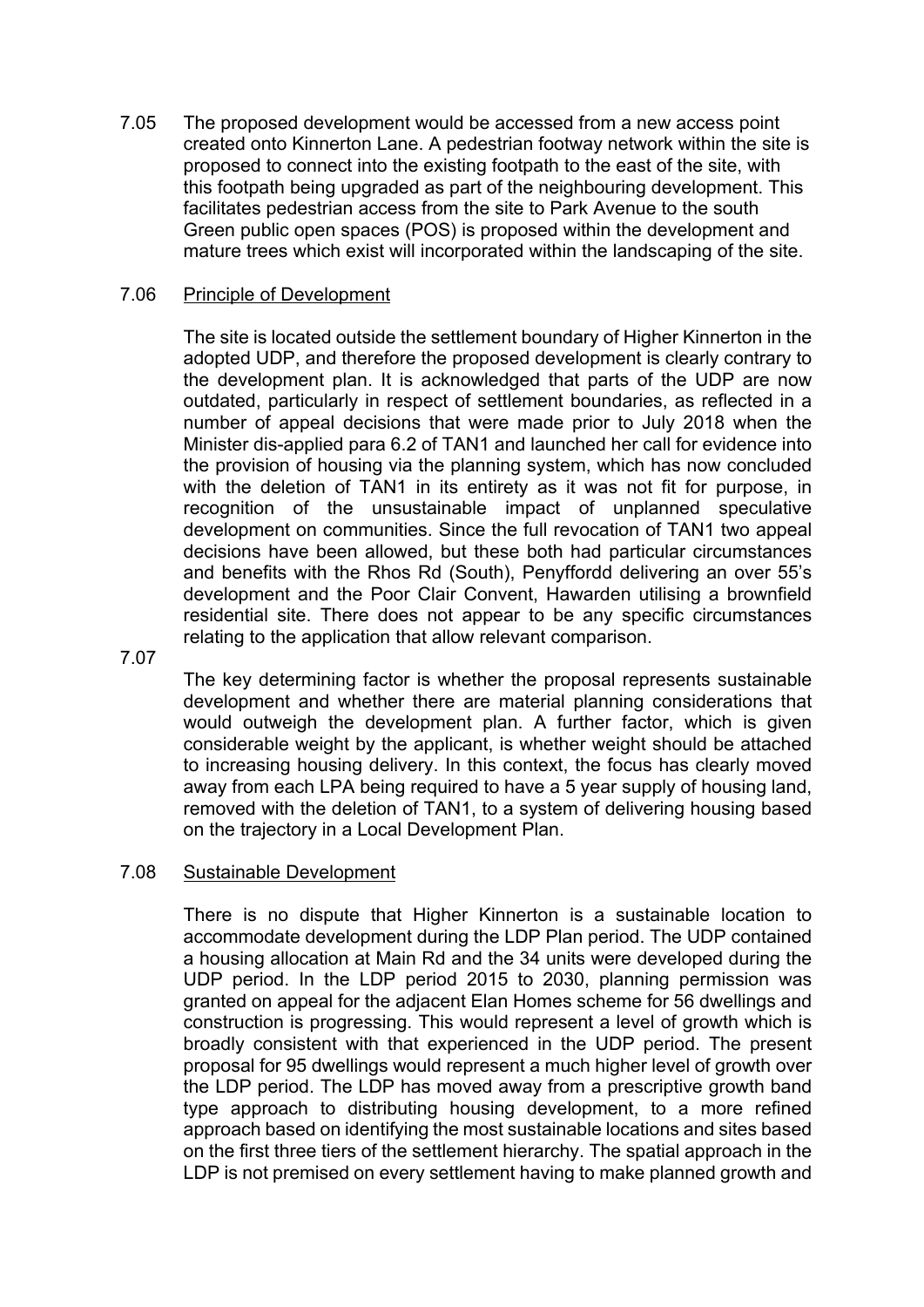there are another 21 Tier 3 settlements. Policy STR2 identifies Higher Kinnerton as a Tier 3 Sustainable Settlement and the policy directs that these 'will be the locations for housing development related to the scale, character and role of the settlement'. It is considered that Higher Kinnerton is already providing for an appropriate level of growth in the Plan period and it is not necessary or appropriate for further development to take place. To do otherwise would make a mockery of the exception already made for the development of 56 dwellings, and would lead to the same incremental harm being created to this tier 3 settlement, as has already been permitted by cumulative appeal decisions under TAN1 in Penyffordd/Penymynydd nearby, which was a key factor that precipitated the review of that policy and its subsequent deletion.

- 7.09 Taking a broader context, the settlement and site also lies in close proximity to the Warren Hall Strategic Mixed-Use Site which is allocated in the Deposit LDP (STR3b) and includes 300 dwellings. This is a site that is already allocated in the UDP for a business park and already has outline planning permission for a business park but the size of the allocation and the mix of uses has been broadened in the LDP. The site forms an important part of the Growth Deal for North Wales and there is a publicly declared commitment to funding the necessary infrastructure to deliver this important site. The site will bring key economic and social benefits and will contribute to the growth agenda, in a manner that this application site cannot. It is also of concern that the application site would prejudice the delivery of the housing element of the strategic site by diverting market attention away from it.
- 7.10 The Deposit Plan is therefore already providing for the needs of Higher Kinnerton and the surrounding area over the Plan period in a balanced and sustainable manner, where the sites identified have clear evidence of deliverability and do not cause planning harm, in contrast to this speculative application site. There are other concerns relating to the sustainability of the site and these will be commented on later in this document in the form of comments on the agents planning statement. This specifically focusses on the loss of Best and Most Versatile Agricultural Land and concerns that the proposal does not represent a logical extension to the settlement in terms of the existing form and pattern of built development and the presence of listed buildings at either end of the site.

### 7.11 Housing Land Supply

Welsh Government has permanently revoked TAN1 and as a result of this is that there is no longer a requirement to maintain a 5 year supply of housing land, and has also removed all of the other provisions previously within TAN1, including the monitoring of supply against a Joint Housing Land Availability Study. Instead, housing delivery for each authority will measured against the trajectory in the adopted LDP. For those authorities who adopt a Plan following the publication of the revised Development Plan Manual guidance (including Flintshire) the Anticipated Annual Build Rate (AABR) method will be used. This is a significant material change in relation to the consideration of planning applications for speculative housing development.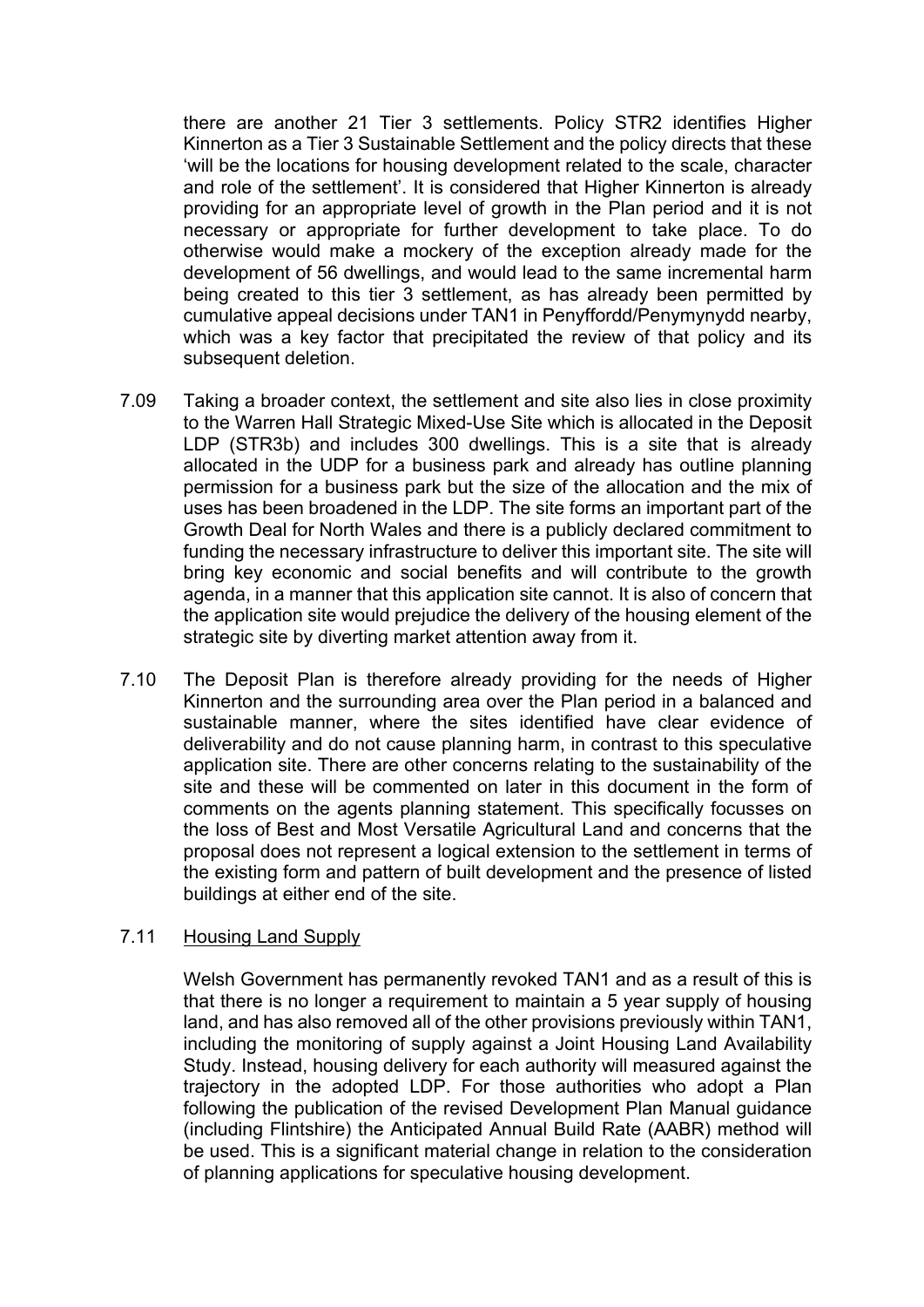- 7.12 In relation to the new approach to measuring housing provision against the LDP trajectory, whilst the LDP is not yet adopted, Welsh Government have confirmed that the use of the draft LDP trajectory is a material consideration in assessing speculative applications such as this proposal. In terms of present LDP performance in enabling the delivery of housing, in the first 4 years of the LDP Plan period, the County has seen annual completions of 662 (2016), 421 (2017), 608 (2018) and 454 (2019) which gives a total of 2,145 completions or an average of 536 units per annum. This is in excess of the Plan requirement of 6950 dwellings (or 463 units per annum) and is very close to the Plan's housing provision of 7,950 dwellings (or 530 units per annum). The LDP is therefore on track to deliver not only the amount of housing it is required to meet, but also the rate provided in the plan taking account of the flexibility allowance of 14.4%. It is also the case that the predominant supply in the earlier years of the LDP trajectory is delivered by existing commitments that already have planning permission, and as such, there is nothing for the LDP Examination to consider in relation to the deliverability of this element of the Plan's proposed supply.
- 7.13 The early years of the trajectory up to 2022 show that the plan can continue to deliver primarily from commitments and maintain the delivery rate planned for and experienced in the early part of the plan period. The sites allocated in the deposit LDP that do not already have planning permission, do not feature in the trajectory until 2022 onwards It should also be noted that of the 13 strategic and housing sites allocated in the LDP which will contribute housing towards the overall requirement figure, 4 already have planning permission and or are already delivering housing, and a further 2 lie within existing settlement boundaries in the adopted UDP and so are capable of early delivery prior to adoption. A further 2 are the subject of current planning applications. Taken together there is a significant degree of certainty that the majority of the sites allocated for housing in the LDP are sustainable, part of a sound plan, may come forward prior to adoption, and are capable of the early delivery of housing. Against this context there is clearly adequate provision for housing and no identifiable shortfall in supply.
- 7.14 The Council published (before the announcement of TAN1 being revoked) its April 2019 Housing Land Monitoring Statement which evidences a '5 year supply figure' of 2533 units and a further 878 units in Category 3 i.e. beyond 5 years. In addition to this is 5 year average supply figure of 447 units and a s106 pending sites figure of 61 which gives a total 5 year supply of 3041 dwellings. Although this is no longer directly relevant, it does serve to demonstrate that there is an existing healthy supply of land with which to deliver housing.
- 7.15 The applicant references that the 'most recent 'tested' measure of delivery is the 2014 Joint Housing Land Availability Study'. However, this JHLAS report for April 2014 presently has no standing as a material consideration given that TAN1 has been revoked. The Council has continued to undertake a yearly housing land monitoring study in consultation with a Study Group, and each of these demonstrates, factually, that a supply of land exists and that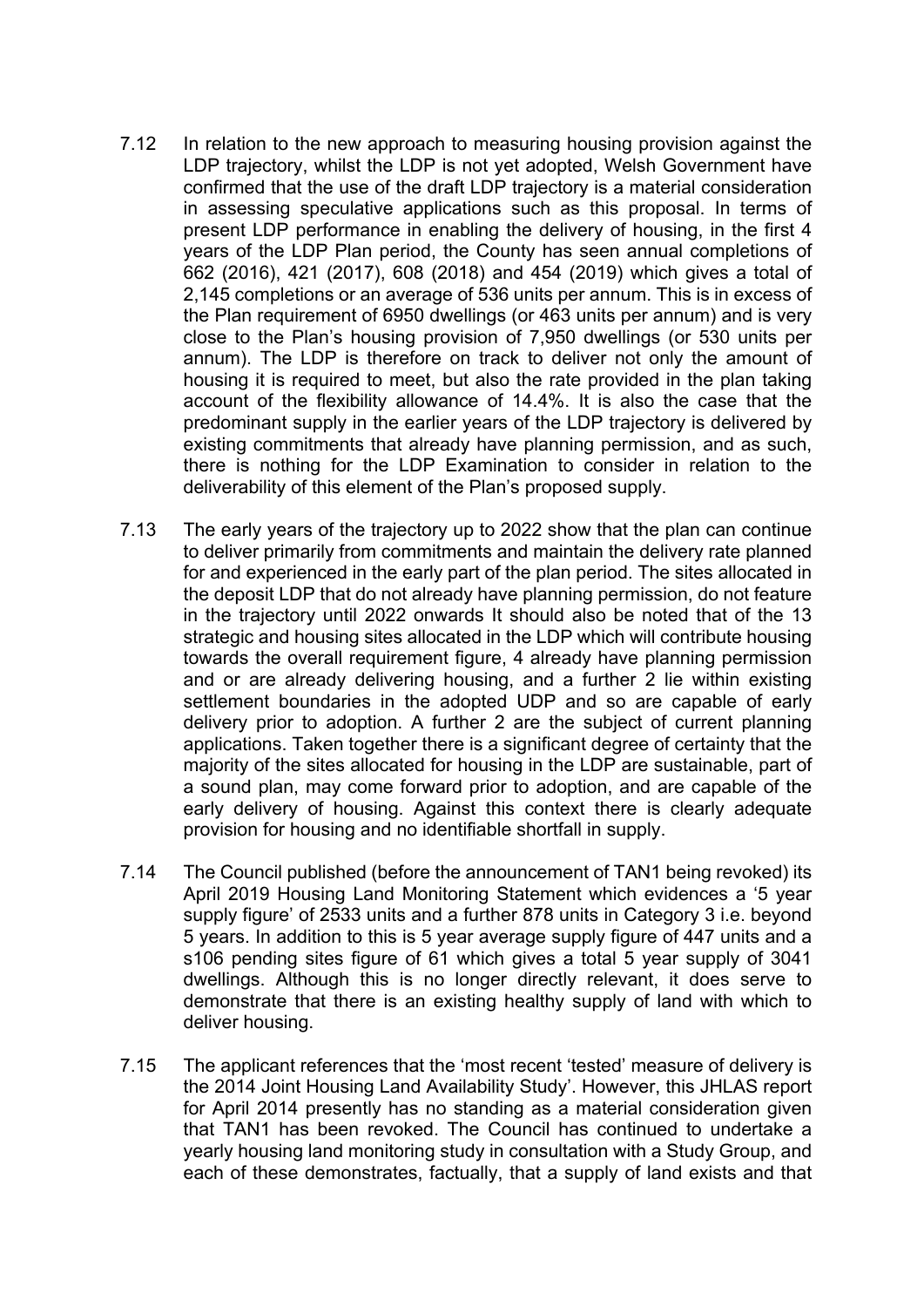completions are taking place. Although within the terms of the previous TAN1 the Council could not formally undertake or demonstrate a 5 year supply calculation (as it does not have an up to date adopted development plan) the Council has provided informal calculations of supply. Firstly a measurement of supply against past completions (the completions method) has been undertaken which shows that over a 5 year period the land supply is 5.59 years and over a 10 year period the land supply is 6.79 years.

- 7.16 Secondly, a measurement against the Plan's annual average requirement has been undertaken (the residual method) which shows against an average requirement of 463 units there is a land supply of 6.6 years. Although these figures have no formal standing (either at the time TAN1 was in force, or since its permanent revocation) they clearly demonstrate factually that the County does indeed have a supply of housing land not only available, but also that it is being delivered. It is this same factual background evidence which feeds into the LDP's housing trajectory as commented on below.
- 7.17 In addition to the position set out in the Annual Monitoring Reports there is also the additional supply provided by allocations in the Deposit LDP. A Background Paper on Housing Land Supply was published alongside the LDP which explains the various components of housing land supply and sets out a Housing Trajectory to illustrate delivery over the Plan period. Appendix 4 and 5 of that background paper showed that (at the time of Deposit consultation) a 5 year supply can be achieved on adoption. The commentary above demonstrates that delivery has and will take place during the early years of the Plan period.
- 7.18 The evidence base alongside the Deposit LDP clearly demonstrated that a 5 year housing land supply could be delivered (in the context of the now revoked TAN1). In the context of the new arrangements for monitoring housing provision, notwithstanding that the LDP is not yet adopted, evidence of actual housing provision in the first four years of the plan period demonstrates that the plan is in line with its draft trajectory, which is a material consideration in determining this application for speculative development on a greenfield site not allocated in the UDP or emerging LDP. It is also important to mention that Welsh Government, in their formal representations on the Deposit Plan have no fundamental concerns about the soundness of the Plan. In their covering letter Welsh Government states 'The Welsh Government is generally supportive of the spatial strategy and level of homes and jobs proposed and has no fundamental concerns in this respect'. In the supporting document the Welsh Government 'support in principle' the scale and location of homes and jobs. This formal response does not suggest that there are concerns about the Plan 'not delivering' or being 'unsound'.
- 7.19 The starting premise for the Examination of the deposit LDP is that the plan is considered sound unless it can be demonstrated to the contrary by evidence based objections. It is not the role of the Examination to seek to find ways to find the plan as written unsound, but to ensure that sufficient evidence exists to support this starting premise of soundness. In this context it is correct to give the draft housing trajectory weight for the purpose of monitoring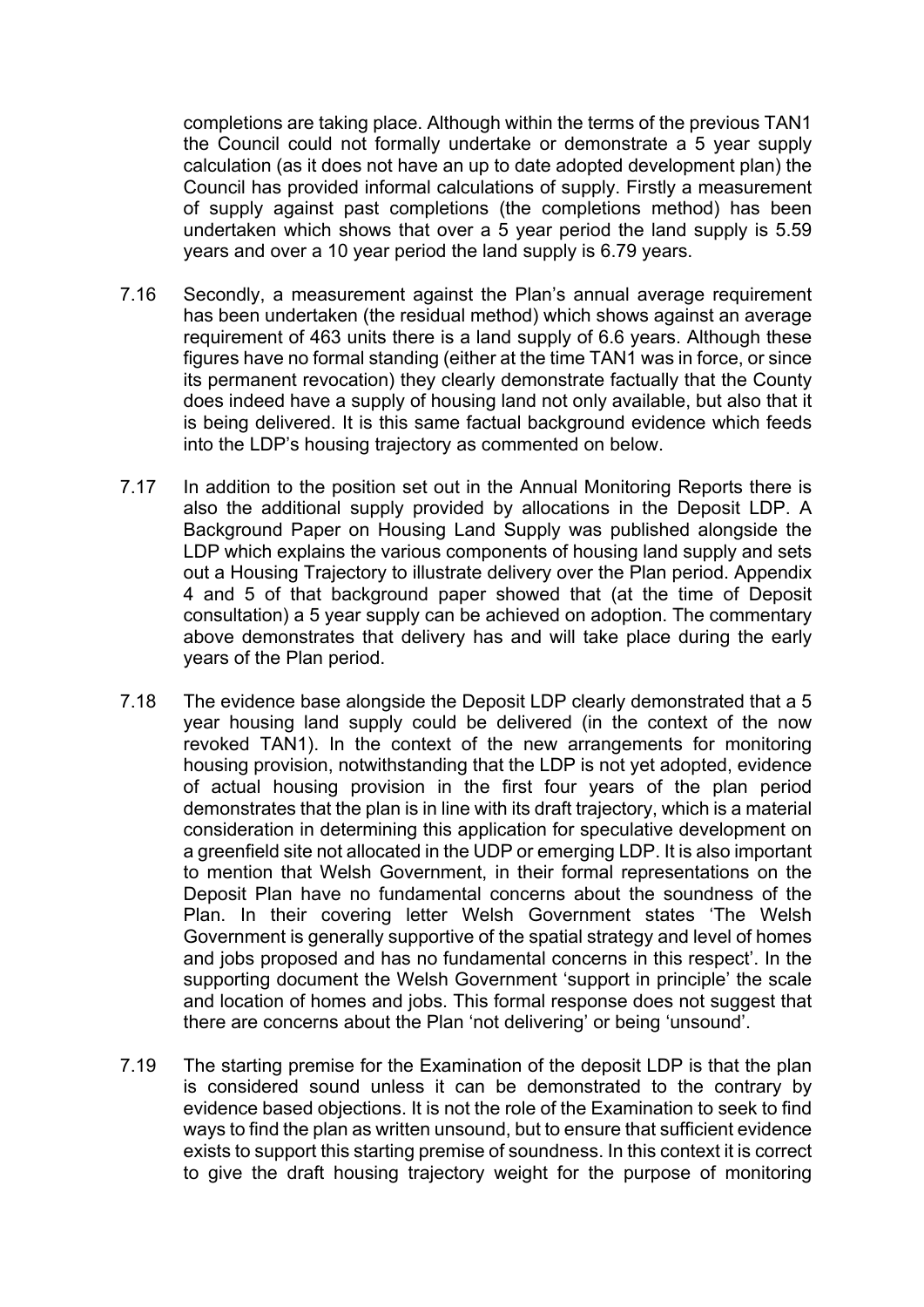housing provision and land supply against the new approach to this set out in PPW and DPM3. Given that both of these sources are otherwise silent on the means to monitor delivery and supply for a deposit plan not yet adopted, if weight is not given to the 'direction of travel' clearly indicated by the trajectory (bearing in mind also that early supply is predominantly from commitments), then the best that any decision maker can do is to conclude that it is not possible to come to a conclusion on the situation of land supply.

7.20 In this context, and given the imminent examination of the soundness of LDP and its provision of housing to meet the identified requirement, it would be unsafe or irrational to give weight to such an unknown and determine a speculative application for housing in this context. This is particularly the case when a significant exception has already been made on land adjacent to the application site, but where now the applicant seeks an 'exception to the exception' which is neither a sound nor sustainable proposition in its own right. Finally, given the uncertain but clearly apparent negative effect that the Covid 19 situation has had on the building industry, the market, and on buyer confidence and demand, and in light of the recent Welsh Government Ministerial letter that such effects should be assessed as part of development plan process, it would seem to be illogical to make decisions on speculative sites totally outside of this guidance and due process.

### 7.21 Impact upon Heritage Assets

The current greenfield site is recognised as a former historic parkland associated with the Kinnerton Lodge estate, which included the Kinnerton Lodge, Kinnerton Hall and Compton Hall. These three buildings are all historic in date and are located in varying positions adjacent to the proposed development site. Cadw has designated these three buildings as Grade II Listed along with the Kinnerton Lodge stable range, which also sits adjacent to the proposed development site. The outbuildings that are located within the curtilage of each of the three primary buildings are regarded as curtilage Listed buildings, and these include the building known as Little Farm.

- 7.22 Policy HE2 - Development Affecting Listed Buildings and their Settings of the Flintshire UDP seeks to protect listed building from inappropriate development, which includes development which may affect the setting of a listed building. The policy states that development within the setting of a listed building will only be permitted were is has no adverse effect on the building's special architectural or historic character and appearance.
- 7.23 Heritage assets are an irreplaceable resource and should be conserved in a manner appropriate to their significance, so that they can be enjoyed for their contribution to the quality of life of existing and future generations. The empty green space of the proposed development site currently contributes in a positive way to the setting by allowing distinctive and attractive views of Kinnerton Lodge in its historic and current woodland setting. However it is considered that the open fields have a much wider concept than mere visibility due to the fact that there is a strong historical and economic connection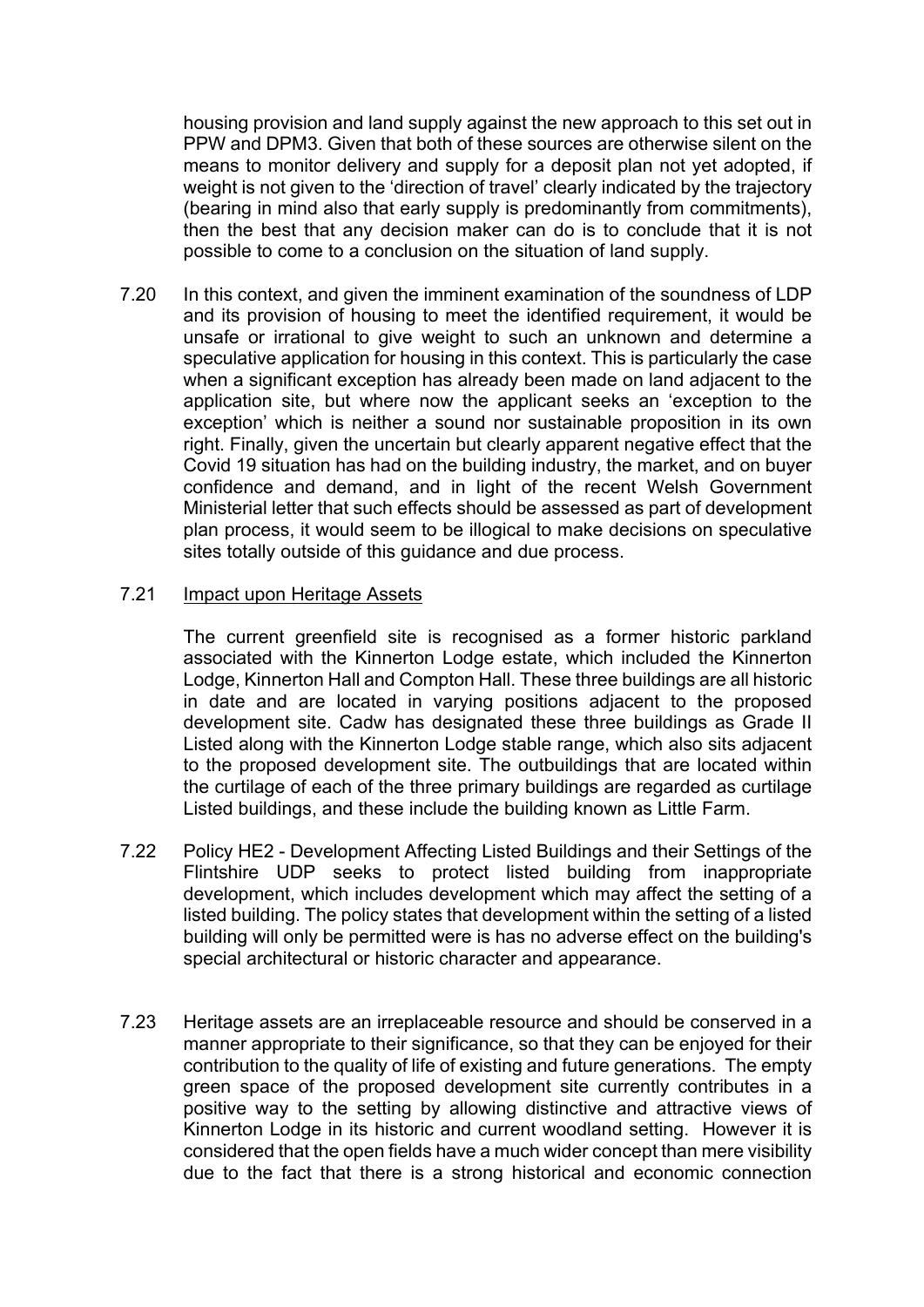between Kinnerton Lodge and the agricultural lands of the former estate parkland. It is important that the green and open surroundings adjacent to Kinnerton Lodge are retained so that the heritage asset retains its historical significance and presence as an important country house.

- 7.24 It is considered that the proposed development within the former historic parkland will have an adverse impact on the setting of at least two of the Grade II Listed building groups that are adjacent to the application site, comprising of Kinnerton Lodge and Compton Hall. This aspect of the proposal is discussed in the applicant's Heritage Impact Assessment and the conclusion of this document states 'With respect to indirect impacts to the significances of designated heritage assets arising from changes to their settings which would be occasioned by the proposed development it is concluded that the proposals would impact the heritage significance of two listed buildings by means of changes to their settings'. Whilst the adverse effect to two of the Listed Buildings is noted by the applicant it is considered that this is an underestimate as it is considered that the proposed development will also have an adverse impact on the heritage significance of the Listed Kinnerton Lodge Stable block and Curtilage Listed Little Farm.
- 7.25 It is considered that the current undeveloped field is of historical significance to Kinnerton Lodge, Kinnerton Lodge Stables and Compton Hall as former parkland, and this piece of open space should be used a buffer between the listed assets and the village. The importance of separation between the two is recognised by the Planning Inspector appointed by the Welsh Ministers, on the adjacent Kinnerton Meadows site (Appeal Ref: APP/A6835/A/16/3156854)
- 7.26 The appeal report states 'There are two listed buildings visible from the site and Cadw has expressed concern regarding the impact of the proposed development on the setting of Kinnerton Lodge and Compton Hall Farm (both Grade II). Kinnerton Lodge is a regency villa with its main aspect (including a central two-storey bay) providing views over fields towards Higher Kinnerton. The 1914 ordnance survey map for the area suggests that the appeal site was part of the parkland surrounding the house and it is clearly part of its setting. The proposed development would extend no further west than the adjoining housing estate. The field to the south of Kinnerton Lodge would continue to provide a sense of space and separation from Higher Kinnerton'.
- 7.27 It is important that the green open space to the South of Kinnerton Lodge is retained as it is currently to offer a sense of separation from the rest of the village. It is considered that this will preserve the historical setting of Kinnerton Lodge, Kinnerton Lodge Stables and Compton Hall, which are all Grade II Listed buildings. It is also considered that this will also retain the historical setting of the Curtilage Listed Little Farm. The proposal is, therefore, contrary to planning policy HE1 of the Flintshire UDP.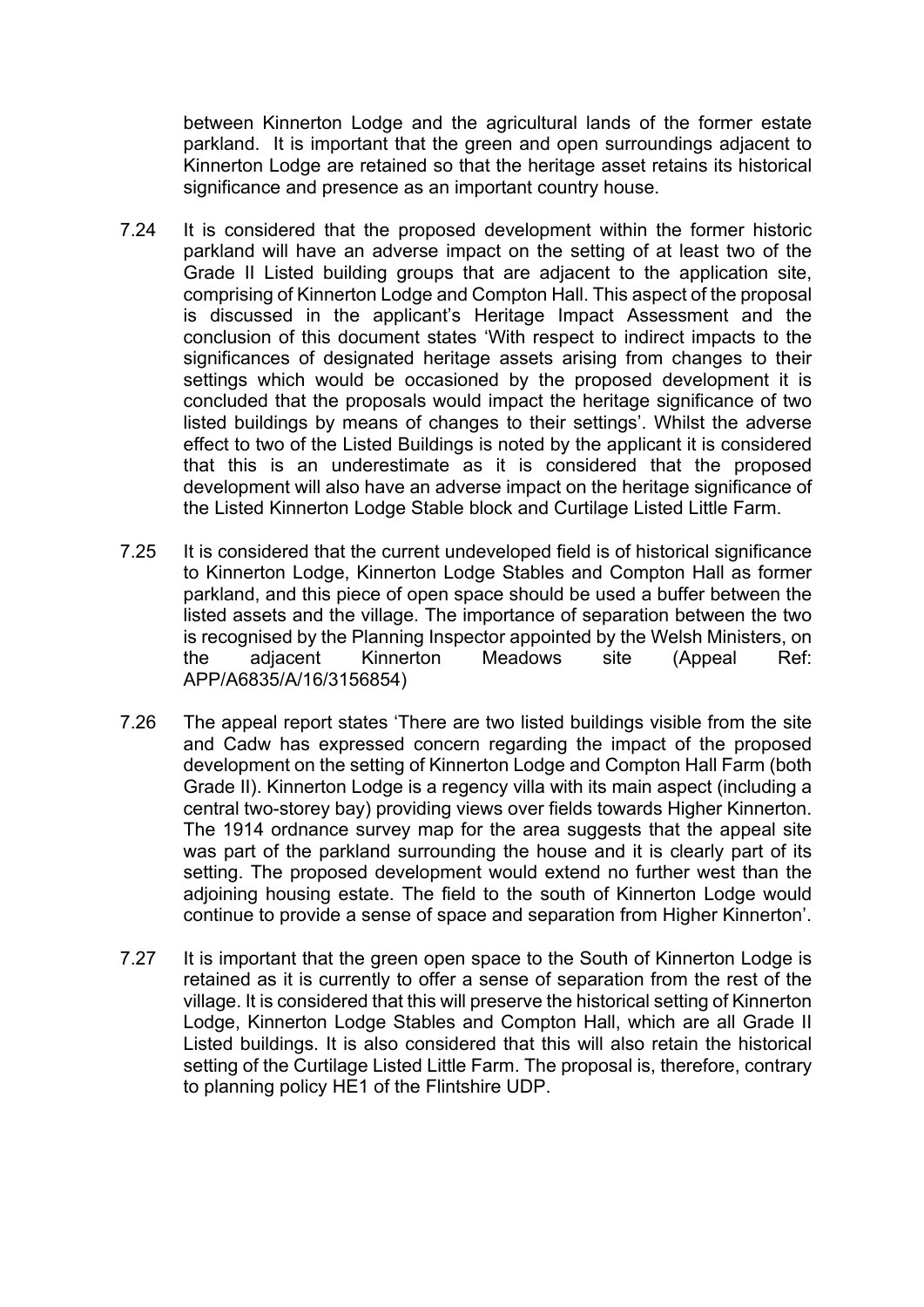### 7.28 Archaeological Impact

The submitted heritage statement discusses the possibility that part of the site falls within the boundary of Llwydcoed Royal Park, a 14th-century park established by King Edward III. The statement outlines that there is currently no archaeological evidence to support the identification of the medieval park boundary within the development boundary. The applicant has suggested that the standard archaeological watching brief condition would be sufficient to deal with that matter.

- 7.29 However, Clwyd Powys Archaeological Trust has considered the proposals impact upon the potential archaeological asset and conclude that the proposed development will disturb any sub‐surface remains surviving at the site. It is impossible to estimate how damaging this might be. They recommend that a geophysical survey is undertaken prior to the determination of any application.
- 7.30 Given the above, it is considered that the application is not supported by sufficient information to show compliance with planning policy HE7 of the Flintshire UDP.
- 7.31 Quality of Agricultural Land
- PPW10 seeks to conserve the BMV agricultural land as a finite resource for the future. Considerable weight should be given to protecting such land from development and land in grades 1, 2, and 3a should only be developed if there is an overriding need for the development, and either previously developed land or land in lower agricultural grades is unavailable or available lower grade land has an environmental value. TAN6: Planning for Rural Sustainable Communities states that once agricultural land is developed, even for "soft" uses such as golf courses, its return to agriculture as BMV agricultural land is seldom practicable. UDP policy RE1 states that the loss of land in grades 1, 2 and 3a should only be developed if there is an overriding need for the development, and either previously developed land or land in lower agricultural grades is unavailable or available lower grade land has an environmental value
- 7.32 The application is supported by an agricultural land classification report survey (Report Ref: 1738/1 by Land Research Associates, dated 13th October 2020) which classified the land as Subgrade 3b (non-BMV land). The report has been subject to consultation with the Department for Environment, Energy & Rural Affairs who have confirmed that the survey has been conducted in accordance with the 'Revised Guidelines and Criteria for Assessing the Quality of Agricultural Land (MAFF 1988)' and therefore can be accepted as an accurate reflection of the land quality on the site
- 7.33 As it has been confirmed that the site in question is not BMV agricultural land, the Department for Environment, Energy & Rural Affairs, therefore, does not object to the proposal.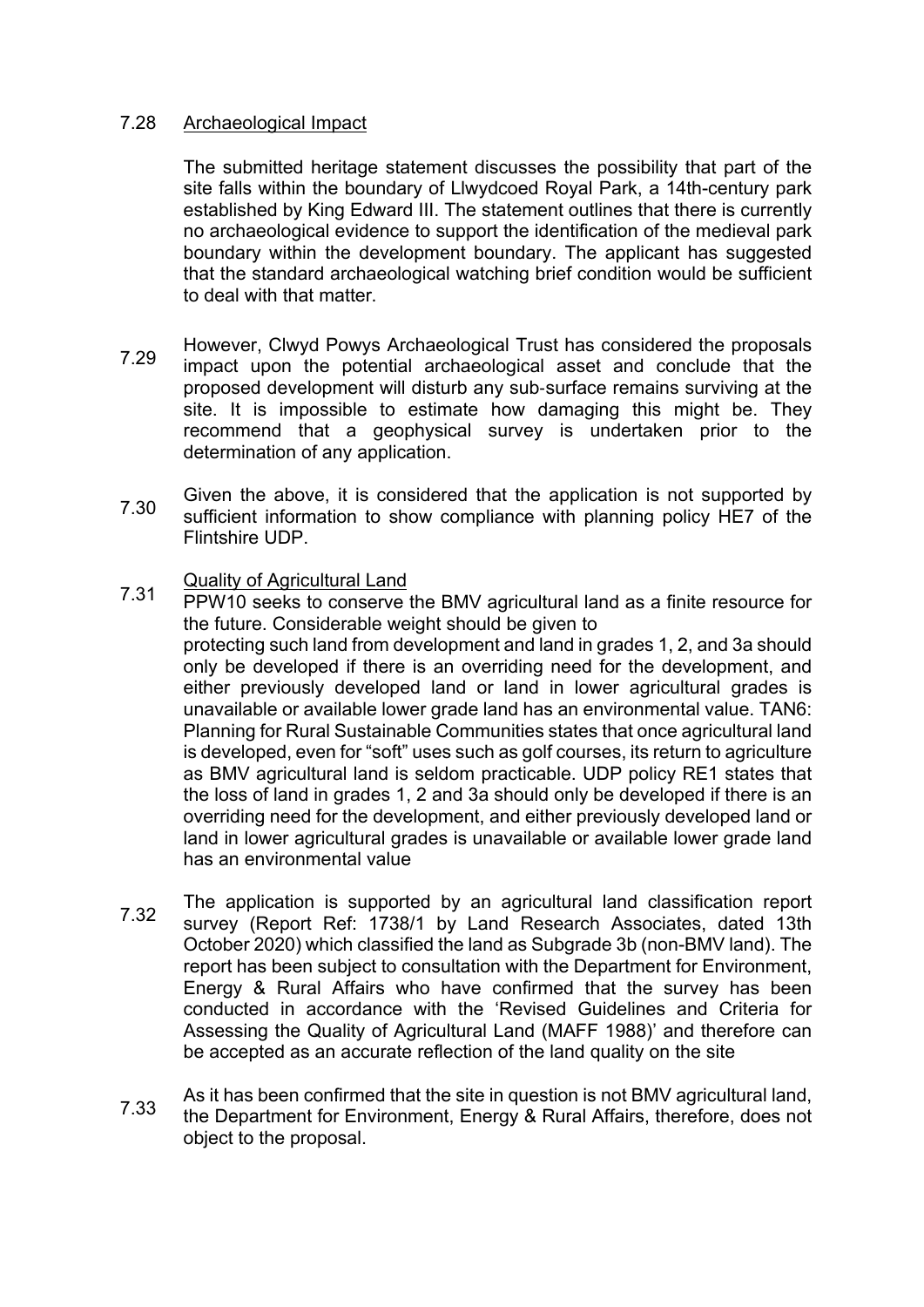### Affordable Housing

7.34

The provision of affordable housing is a material planning consideration that attracts significant weight in the overall planning balance. The proposal provides 30% affordable housing units across the development in the form of 28 affordable dwellings. A revised mix of 3no. 2bed bungalow, 10no. 2-bed houses 14no. 3-bed houses and 1no. 4-bed house has been agreed with the housing officer and can be provided within the existing layout. The mix accords with the identified local housing need as shown in the Local Housing Market Assessment for Flintshire, and on this basis, the proposal is supported by Flintshire County Council Housing Options.

7.35 Should planning permission be granted for the development, a Section 106 agreement would be required to ensure that these units are retained as affordable in their lifetime and that their specific terms of tenure meet the requirements of the local need.

Whilst this affordable housing provision is a significant positive in

7.36 support of the development, I do not consider it outweighs the considerable harm the scheme would cause the setting of the Listed Buildings and unplanned nature of unallocated development outside an existing settlement boundary.

**Highways** 

- 7.37 Access to the site would be directly off Kinnerton Lane, with internal estate roads servicing the proposed dwellings. Higher Kinnerton is not one of the communities that were specifically identified by Welsh Government for Active Travel considerations; however, recent and potential developments has identified the lack of compliant Active Travel linkages both within the community and to neighbouring communities.
- 7.38 Streetscene are currently progressing improvements along the identified Active Travel route between Penyffordd and Broughton. To link to this identified route there have been suggestions that the proposed Elan Homes development should fund/provide a footway/cycleway connection within the Kinnerton Lane verge as far as the A5104. Although this would provide the required Active Travel link from the site, it is considered that this is not the optimum route to best serve the future residents of the development.
- 7.39 Land was allocated within the UDP for a mixed commercial/residential development on land at the nearby Warren Bank site; this site is also promoted for inclusion within the LDP. The LDP submission provides an indicative layout, including the provision of internal footway/cycleway facilities. It is envisaged that when provided, these routes should be adopted as public highway, and their use would be available to residents of the Elan Homes development and provide accessible routes towards Broughton.
- 7.40 Given the above, the highways officer recommends that provision of an offsite footway/cycleway connection between the site and a suitable connection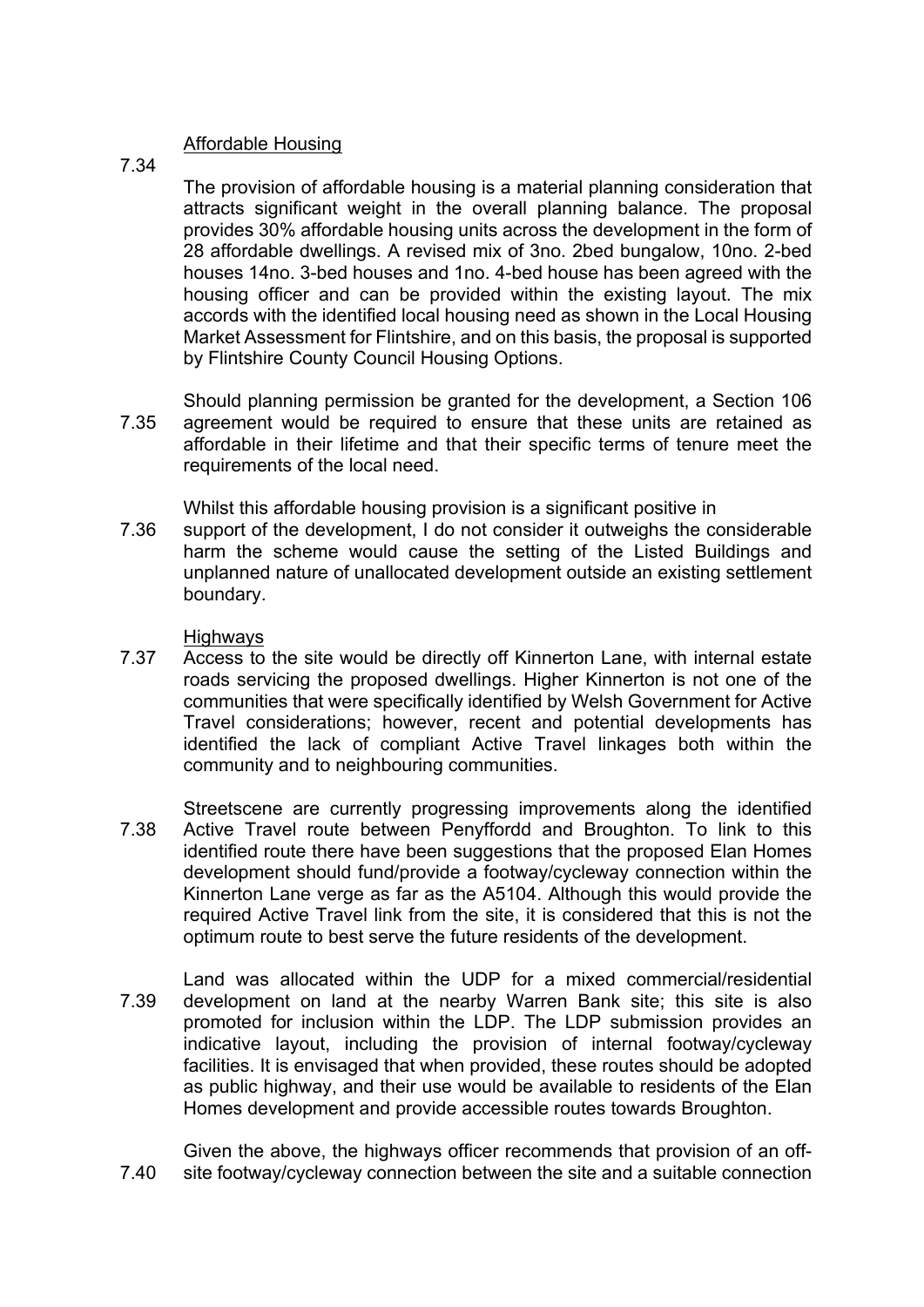point on the Warren Hall Development site be provided. This could be within the verge of either Kinnerton Lane or Lesters Lane both routes being approximately 400m in length. The route could be constructed through a

- 7.41 Section 278 highway agreement but in order to avoid provision of an isolated, partial section of a route, funding through a Section 106 planning agreement would be preferred. The applicant has agreed to fund the works; a Section 106 agreement to the value of £80,000 will be required to cover anticipated costs.
- 7.42 Public footpath no. 7 runs to the east of the site, however, is unaffected by the proposed development. A link from the proposed site onto the footpath is proposed.

CIL Compliance

- 7.43 Members will be aware that where it is recommended that planning permission be granted, I would set out the consideration of this issue in relation to the CIL Regulations and its impact upon any suggested S.106 Agreement. However, in view of the recommendation that permission be refused, I have in this case refrained from so doing at this stage
- 7.44 Other Matters

Third parties have commented that other developments have been built elsewhere and that houses on those site remain unused. This may be the case but there is no requirement in planning or other legislation to require all other new or existing homes to be occupied before new homes are permitted.

Concerns were also raised that the loss of the land would adversely impact on wildlife however the site has no designated habitat status and there is no evidence submitted to demonstrate there are protected species present at the site and therefore this matter would be attributed very minor weight in the overall planning balance.

### **8.00 CONCLUSION**

8.01 A central premise of the Planning Acts is that the basis for making decisions on planning applications should be in accordance with the development plan unless other material considerations dictate otherwise. It is also clearly recognised that in considering applications, each case must be considered on its merits. Both of these principles have been appropriately considered in assessing this application, including the sustainability of the proposal. There is insufficient evidence to identify the need to bring forward this speculative site outside the settlement boundary of Kinnerton, and it would be premature to approve this application in advance of the LDP process, as to do so would individually and in combination with existing commitments, be so significant as to predetermine decisions about the scale, location or phasing of new development which ought to be properly taken in an LDP context.